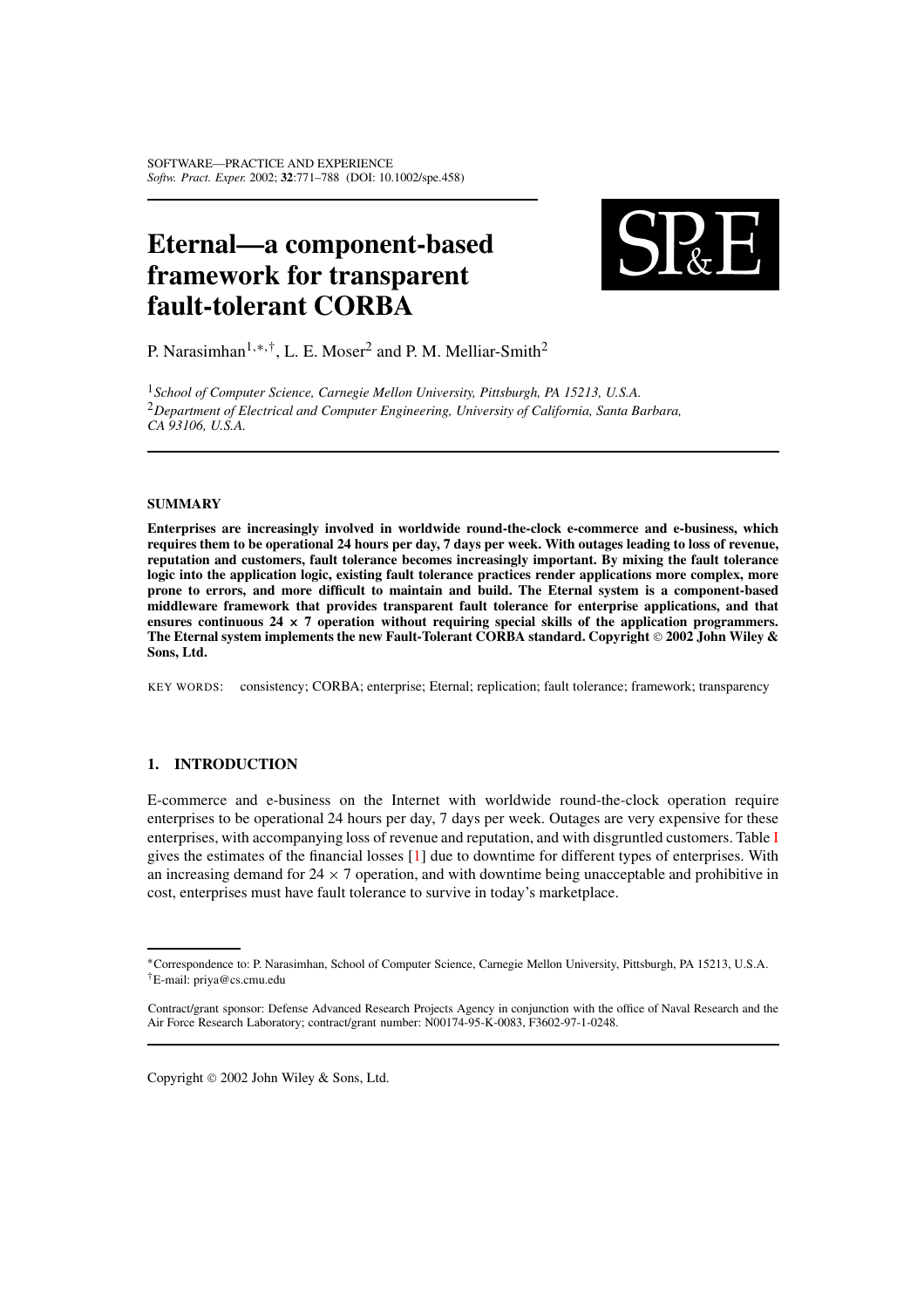

<span id="page-1-0"></span>Table I. Financial impacts of outages for different types of enterprises, according to a December 1997 report from Dataquest. These figures probably underestimate the cost of downtime. Computer Economics and InfoCorp Consulting projected the cost of downtime in 1999 to be \$6.6 billion due to lost productivity and revenues.

| Industry sector | Business operation              | Industry cost per hour<br>of downtime $(\$)$ | Average cost per hour<br>of downtime $(\$)$ |
|-----------------|---------------------------------|----------------------------------------------|---------------------------------------------|
| Financial       | Brokerage operations            | 5 600 000 - 7 300 000                        | 6 500 000                                   |
| Financial       | Credit card/sales authorization | 2 200 000 - 3 100 000                        | 2 600 000                                   |
| Media           | Pay-per-view television         | 67 000 - 233 000                             | 150 000                                     |
| Retail          | Home shopping (TV)              | 87 000 - 140 000                             | 113 000                                     |
| Retail          | Home catalog sales              | 60 000 - 120 000                             | 90 000                                      |
| Transportation  | Airline reservations            | 67 000 - 112 000                             | 90 000                                      |
| Media           | Teleticket sales                | 56 000 - 82 000                              | 69 000                                      |
| Transportation  | Package shipping                | 24 000 - 32 000                              | 28 000                                      |
| Finance         | ATM fees                        | 12 000 - 17 000                              | 15 000                                      |

Existing fault tolerance practices tend to combine the application logic with the fault tolerance logic in proprietary ways. Programmers with expertise in fault tolerance are scarce, and retraining existing programmers to build fault tolerance into the applications is not a viable option. With custom fault tolerance built into the application, a fault-tolerant application takes longer to develop and market, and becomes more difficult to understand, maintain and extend. The ability to field new applications quickly, to exploit market opportunities, and to survive in today's competitive marketplace, is becoming increasingly important.

Ideally, fault tolerance technology should be a 'black-box' framework, which provides services transparently to the application by hiding the complicated interactions within the infrastructure. However, black-box frameworks are more difficult to build, primarily because the framework has to 'work harder' to provide the level of transparency that the application programmer enjoys while using the framework.

The Common Object Request Broker Architecture (CORBA) [[2\]](#page-17-2) middleware supports e-commerce and e-business applications. CORBA applications consist of objects distributed across a system, with client objects invoking server objects, which return responses to the client objects after performing the requested operations. CORBA's Object Request Broker (ORB) acts as an intermediary in the communication between a client object and a server object, shielding them from any differences in their programming languages and their physical locations. CORBA's TCP/IP-based Internet Inter-ORB Protocol (IIOP) sustains this communication even if the client object and the server object use different operating systems, byte orders and hardware architectures.

The Eternal system [\[3\]](#page-17-1) is a component-based framework that enhances CORBA by providing fault tolerance for CORBA applications, without requiring the application programmer to be concerned with the difficult issues of fault tolerance. The value of Eternal in developing fault-tolerant CORBA applications lies in the *transparency* of its approach, i.e. neither the application code nor the CORBA middleware needs to be modified to benefit from Eternal's fault tolerance. The transparency of Eternal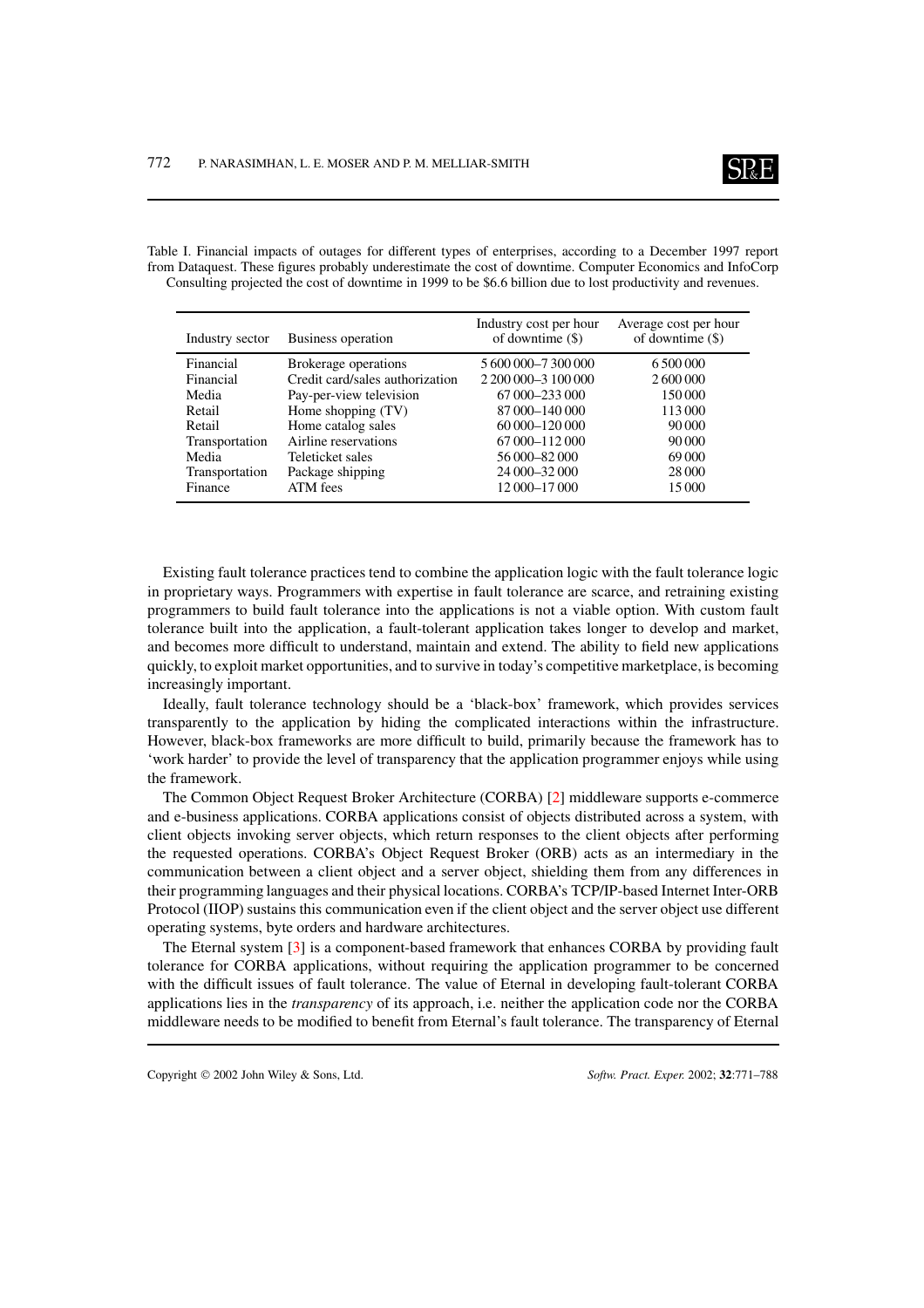

allows existing CORBA applications to be rendered fault-tolerant easily and quickly, by application programmers who have no special experience or training in fault tolerance.

At the same time, to enable the CORBA application programmer to be aware of the tradeoffs, limitations and design choices in deploying an application with Eternal, the building blocks of Eternal's framework, i.e. the key interactions and the key components, are captured in a way that is accessible to both CORBA application programmers and framework developers.

Our experience in designing and building the Eternal system led to our active participation in developing the new standard for Fault-Tolerant CORBA [[4\]](#page-17-3) that the Object Management Group (OMG), the CORBA standards body, approved in March 2000. The final specifications for the new Fault-Tolerant CORBA standard correspond closely to our fault tolerance framework—the Eternal system is the first commercial offering that implements the new standard.

## **2. CHALLENGES FOR CONSISTENT REPLICATION**

Eternal provides fault tolerance for CORBA applications by replicating the objects of the application. The purpose of replication is to provide multiple, redundant, identical copies, or *replicas*, of an object so that the object can continue to provide useful services, even though some of its replicas fail, or as the processors hosting some of its replicas fail. The essence of replication is that the replicas of an object must be consistent in state.

For ensuring *strong replica consistency*, Eternal requires application objects to be *deterministic* (or to be rendered deterministic<sup>‡</sup>) in their behavior so that if two replicas of an object start from the same initial state and have the same sequence of messages applied to them, in the same order, then the two replicas will reach the same final state. The different components of Eternal interact to address the challenges in maintaining strong replica consistency.

- *Ordering of operations.* All of the replicas of each replicated object must perform the same sequence of operations in the same order to achieve replica consistency. Eternal achieves this by exploiting a reliable totally-ordered multicast protocol for conveying the IIOP invocations (responses) to the replicas of a CORBA server (client).
- *Duplicate operations.* Replication, by its very nature, may lead to duplicate operations. For example, if every replica of a three-way replicated client object invokes a method of a replicated server object, every server replica will receive three copies of the same invocation, one from each of the client replicas. Eternal ensures that such duplicate invocations (responses) due to a replicated client (server) object are filtered so that the server (client) object receives only a single copy of every distinct invocation (response).
- *Recovery.* When a new replica is activated, or when a failed replica is recovered, *before* it can start to operate, it must have the same state as the other replicas of the object. Eternal retrieves

 $\ddot{\tau}$ In cases where the application is inherently non-deterministic, e.g. the application uses system-specific or processor-specific functions, Eternal provides mechanisms to identify and 'sanitize' such sources of non-determinism, thereby rendering the application deterministic from the viewpoint of replication.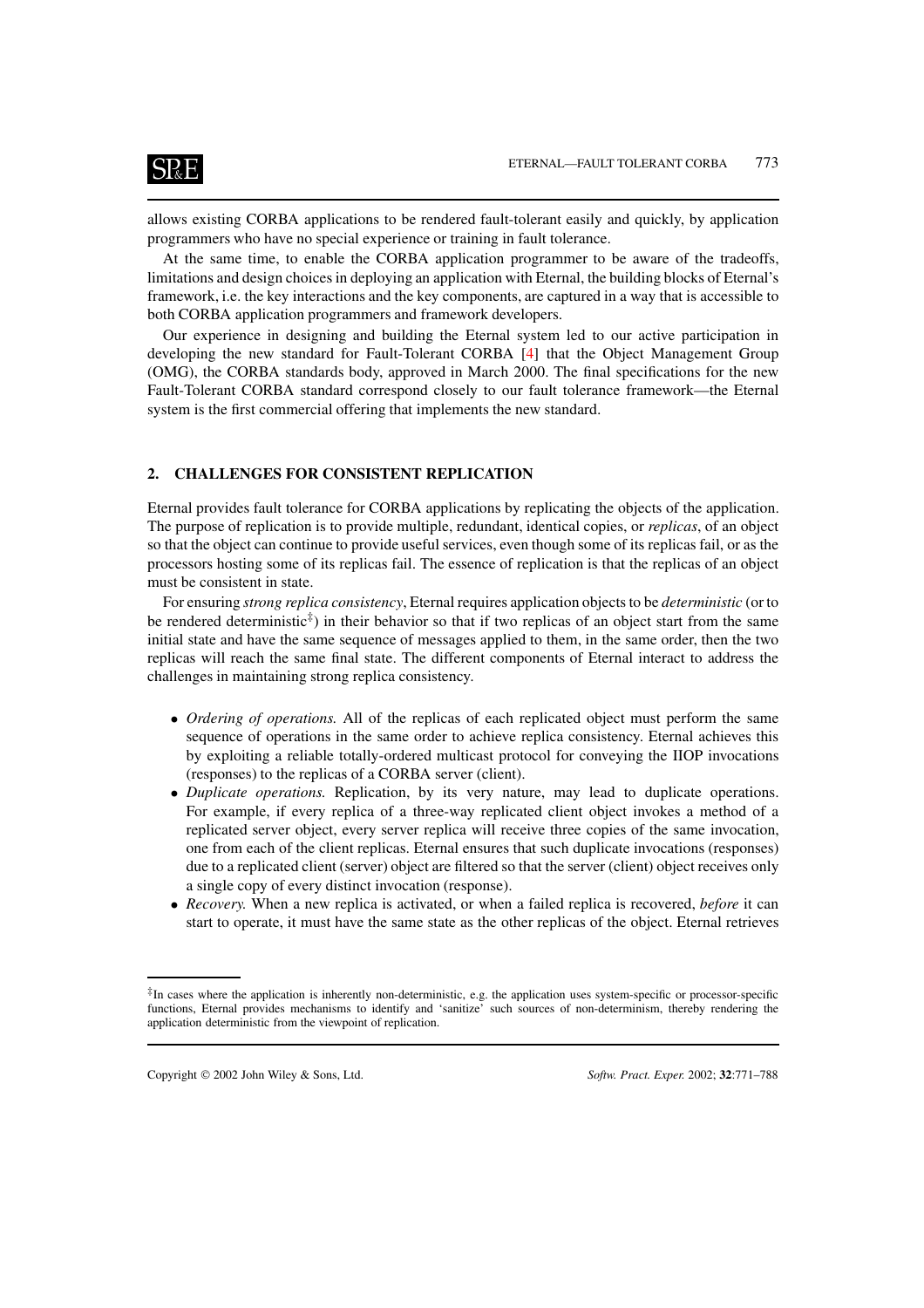the state from an existing operational replica of the object and transfers the state to the new or recovering replica before making it operational.

• *Multithreading*. Replicas of a multithreaded CORBA object may become inconsistent if the threads, and the operations that they execute are not carefully controlled. For multithreaded ORBs or objects that allow the simultaneous execution of multiple operations, Eternal provides mechanisms to ensure strong replica consistency, regardless of the multithreading of the ORB or the application.

## **3. FAULT TOLERANCE DOMAINS**

Today's business-to-business applications span enterprises across the Internet, with the application objects of one enterprise communicating with, and performing operations on, the application objects of another enterprise. The reliability of the application as a whole depends on the reliability of the objects in each of the communicating enterprises, which are separated possibly by a considerable distance, as shown in Figure [1](#page-4-0). Each enterprise is likely to be, and indeed should be, responsible only for the reliability of the objects under its control, but must nevertheless allow the objects of a different enterprise to communicate with its own objects without compromising the consistency of the replicated objects of either enterprise.

The domain over which an enterprise's fault tolerance framework exercises control constitutes a *fault tolerance domain*; any two fault tolerance domains (i.e. any two enterprises, each with its own fault tolerance domain) can be connected through a *gateway component*. The Eternal system constitutes the fault tolerance framework within the fault tolerance domain, with external clients using Eternal's gateway components to communicate with replicated servers inside the domain. Communication with the fault tolerance domain occurs through reliable multicast, while communication outside the fault tolerance domain is based on TCP/IP.

In Figure [1,](#page-4-0) the replicated objects inside one enterprise (represented by the fault tolerance domain in Europe) can communicate with the replicated objects inside another enterprise (represented by the fault tolerance domain in Asia) through the use of gateways. Unreplicated client objects (such as the customer in the United States, running on processor P1) can also exploit a gateway in order to communicate with the replicated objects inside a fault tolerance domain. To enable communication between the two enterprises, a wide-area fault tolerance domain (comprising a number of gateways) 'bridges' the European and Asian domains.

#### **3.1. Gateway components**

Eternal's gateway components serve as the 'entry point' for unreplicated or external clients into the fault tolerance domain. Unreplicated clients outside the fault tolerance domain must never be allowed to access the replicated objects within the fault tolerance domain directly. Such direct communication, if permitted, would violate strong replica consistency. The reason is that the unreplicated client can communicate only through TCP/IP, thereby implying that it would contact only *one* of the server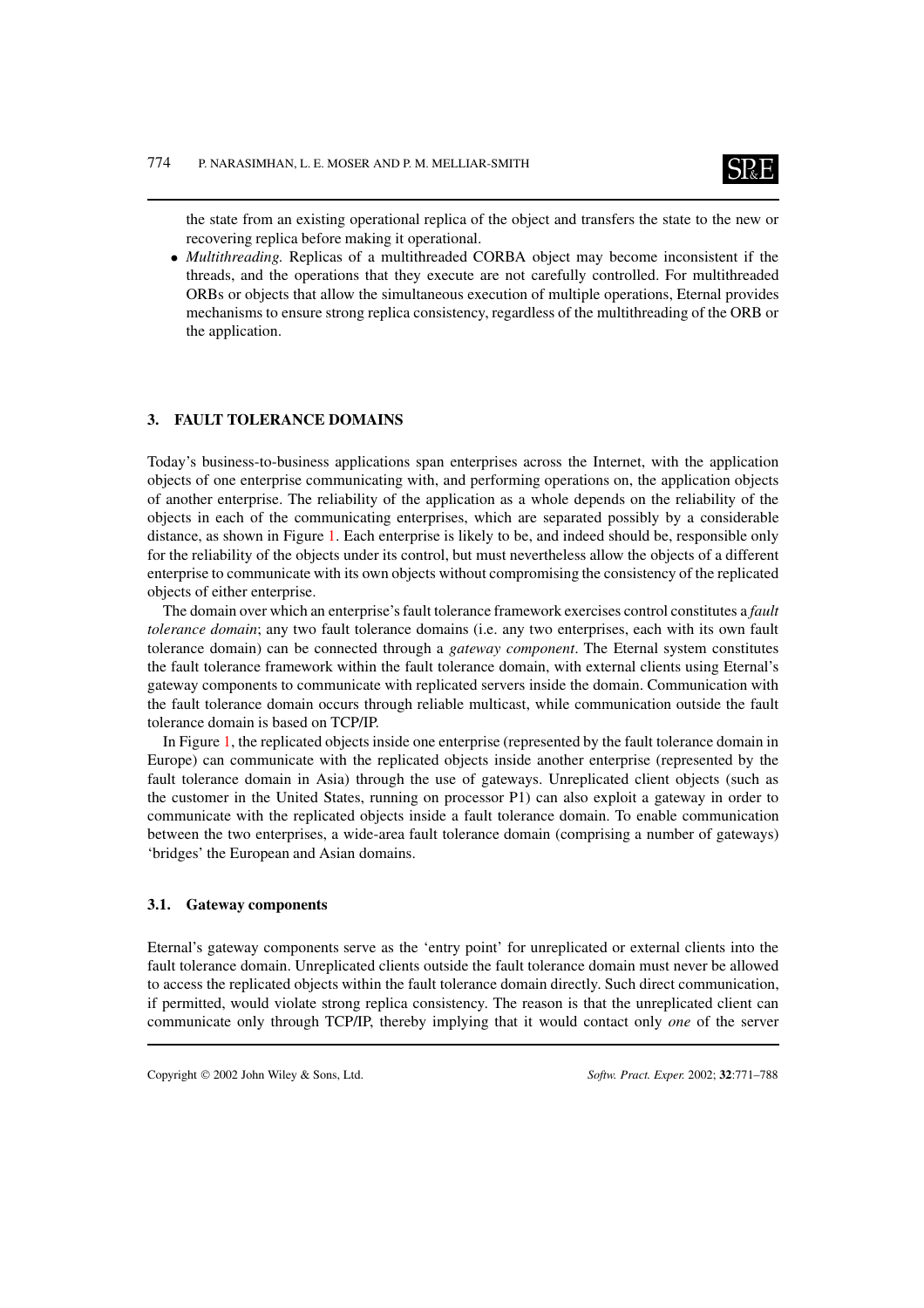<span id="page-4-0"></span>

Figure 1. Gateways bridge the three fault tolerance domains and allow objects in one fault tolerance domain to communicate with those in another. The objects within each fault tolerance domain are replicated, and typically run over fault tolerance infrastructures. P*i* represents a processor hosting some application objects.

replicas, and invoke an operation on only that replica, making its state inconsistent with that of the other replicas of the server.

To prevent such surreptitious communication between an external client and an individual replica within the fault tolerance domain, Eternal provides additional mechanisms to ensure that an IOR<sup>§</sup> published by a replicated CORBA server within the fault tolerance domain directs external clients transparently to the gateway, rather than to any single server replica. This transparency implies that an unreplicated client is never aware of the existence of the fault tolerance domain, of the replication of the servers within the fault tolerance domain, or of Eternal's fault tolerance framework itself. The client implicitly assumes that its peer endpoint (which is, in fact, the gateway) is the real server and sends IIOP invocations (destined for the server) to the gateway, which then multicasts these messages to the target replicated server.

A single gateway component to a fault tolerance domain is insufficient to guarantee the level of reliability that customers of networked applications have come to expect. The use of redundant gateway components requires additional intelligence on the part of the client-side ORB to exploit the multiple gateway components. In the absence of the required support in current ORBs, Eternal provides a thin transparent client-side interception layer that mimics the simple fail-over support that an enhanced client-side ORB could provide to allow unreplicated CORBA clients to reconnect to an identical redundant gateway component transparently, should the first gateway component fail.

 $§$ An Interoperable Object Reference (IOR) of a CORBA server object contains the addressing information—host and port—of the server object. Clients use IORs to connect to the server.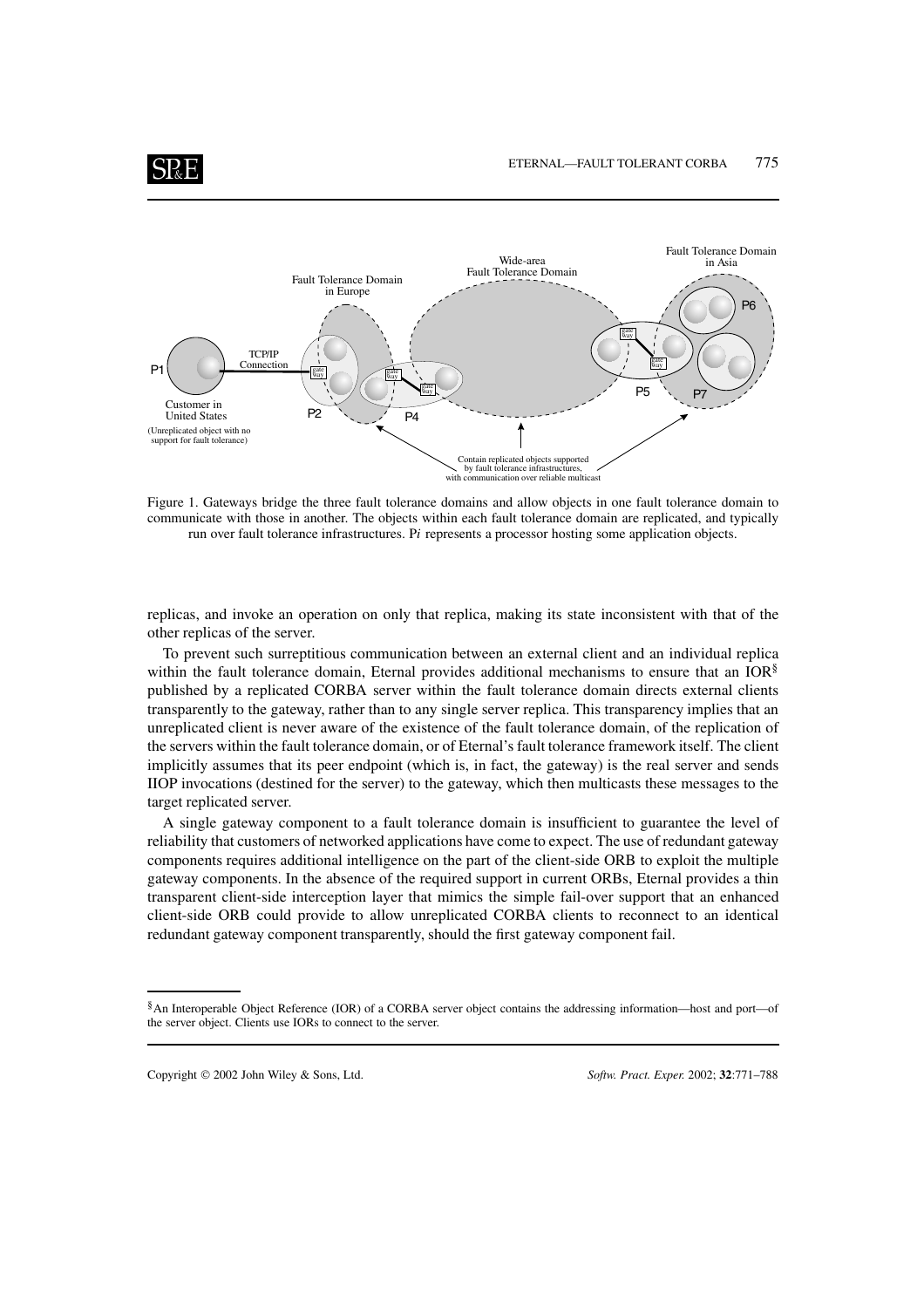#### **3.2. Firewall support**

Eternal's gateway component can also serve as a CORBA firewall as a secondary purpose. In firewall mode, a gateway component must be discriminating of messages that it forwards into, or out of, the fault tolerance domain. Client-side firewalls must provide outbound protection, i.e. they must allow only authorized clients to 'talk' to the outside world, while server-side firewalls must provide inbound protection, i.e. they must allow only authorized clients to 'talk' to the servers within the fault tolerance domain.

Because IIOP is a TCP/IP-based protocol, Eternal's server-side firewall can act as a TCP/IP proxy and can use packet filters at the transport level. For each incoming message, these TCP/IP filters determine the client's identity (host and port) and consult the domain's Access Control List (ACL) to determine if the message can be safely multicast to the replicated server inside the domain. A client-side firewall can be implemented by using the well-known SOCKS proxy mechanism. Here, the Eternal's thin client-side interception layer is SOCKS-enabled and communicates with a client-side SOCKS-enabled proxy server. The client-side library authenticates the client to the proxy server; on successful authentication, the proxy server establishes a connection and subsequently forwards messages to the real target of the client's requests. Unfortunately, the server-side TCP/IP proxy and the client-side SOCKS mechanism both operate and authenticate CORBA clients at the TCP/IP level. However, they have no way of verifying that the TCP/IP packets contain valid IIOP messages, making it possible for a client to 'feed' malicious information within IIOP messages after successful authentication by the firewall.

Thus, server-side firewalls must be equipped with IIOP filters that examine every IIOP message *header* to discover the name of the operation to be invoked, the identity of the server object and the identity of the client. However, the IIOP message *body* is encoded in CORBA's Common Data Representation (CDR) format. CDR translates IDL data types into a byte-independent octet stream, whose decoding requires knowledge of the interface definitions of the encoded objects, information that is certainly not available to an IIOP message filter.

The problem of decoding the IIOP message body can be overcome using a server-side proxy object, above the ORB, in conjunction with the TCP-level firewall mechanisms. The proxy object must receive and verify all incoming requests and multicast only 'safe' requests to the target replicated servers within the fault tolerance domain. This requires the CORBA proxy to support CORBA's Dynamic Skeleton Interface (DSI), to allow it to receive any request, regardless of the proxy's interface. The CORBA proxy also requires the use of CORBA's Dynamic Invocation Interface (DII) to forward a 'safe' request to a server, without any knowledge of the server's interface.

Furthermore, the proxy object (as a real CORBA object) has access to all CORBA services, including CORBA's Security Service, and can thus handle CORBA's entire security functionality. Apart from its support for firewalls, CORBA provides for additional security through the Security Service, the SecIOP specification and the integration of SSL into the ORB. The CORBA Security Service is implemented through ORB-level interceptors that can authenticate and audit certain events. CORBA's SecIOP can be used with IIOP for secure interoperability between different vendor's implementations of the Security Service. The integration of SSL into the ORB involves inserting SSL between the IIOP and the TCP/IP layers, to provide for authentication, data privacy and data integrity. The ORB–SSL integration, used in conjunction with the firewall mechanisms, is the most suitable choice for Internet e-business and e-commerce systems.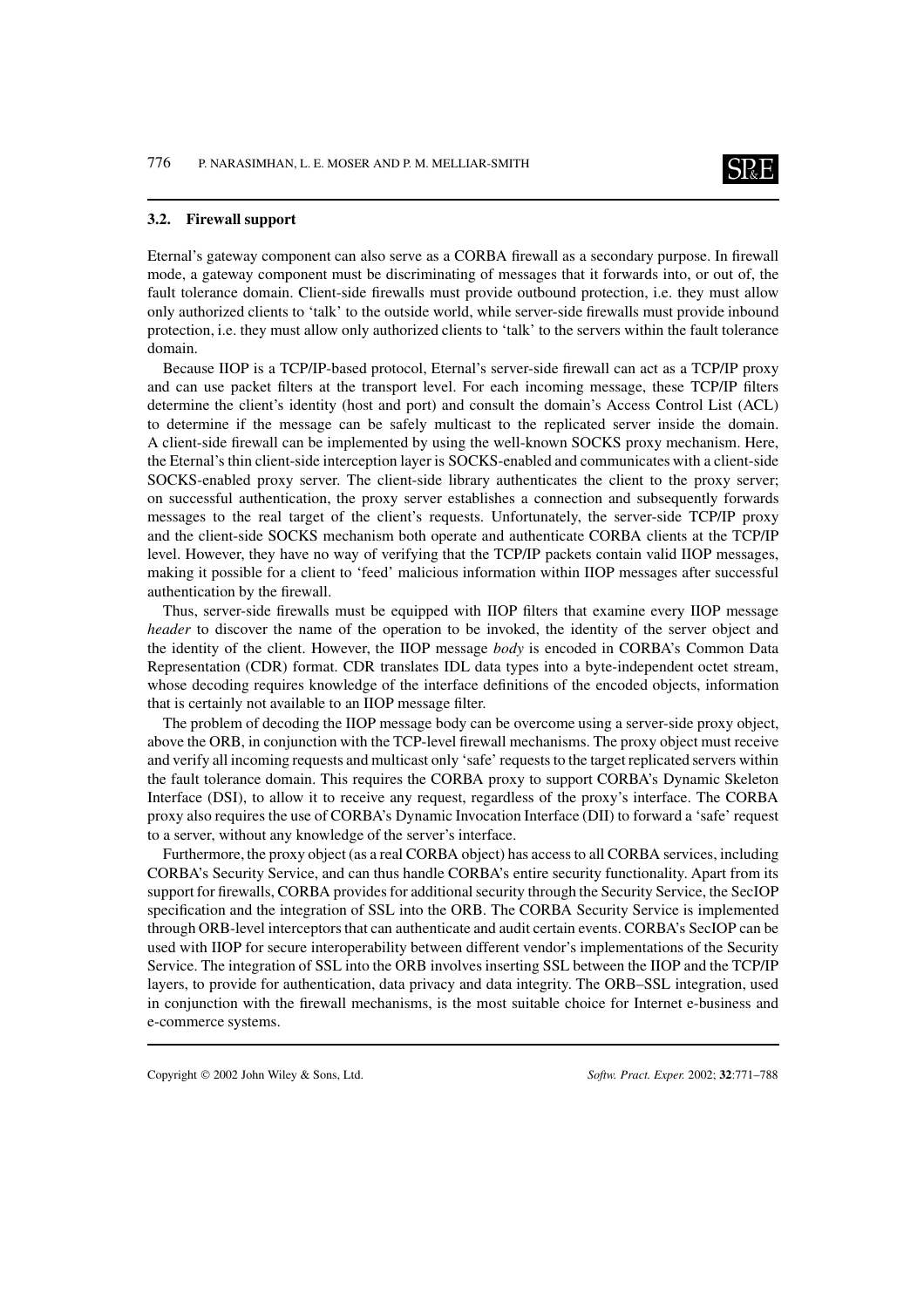<span id="page-6-0"></span>SP.E



Figure 2. Eternal's OMG-compliant fault tolerance framework, consisting of the shaded components that are above and below the ORB.

# **4. THE ETERNAL SYSTEM**

Eternal's OMG-compliant fault tolerance framework, used within the fault tolerance domain, consists of components both *above* the ORB and *below* the ORB, as shown in Figure [2](#page-6-0). Because Eternal's components above the ORB are composed of CORBA objects, they can also be replicated (just as the application's CORBA objects are) by Eternal, with an adequate number of replicas distributed across the processors in the system. On the other hand, Eternal's components underneath the ORB, referred to as Eternal's Mechanisms for the sake of clarity, are composed of non-CORBA C++ objects and must be present on every processor within the Eternal-controlled fault tolerance domain.

Using Eternal's fault tolerance framework, both client and server objects of the CORBA application can be replicated, with the replicas distributed across the system. Eternal supports different replication styles—active, cold passive and warm passive replication—for every application object. To facilitate replica consistency, the Eternal framework conveys the IIOP messages of the CORBA application using the reliable totally-ordered multicast messages of the underlying Totem system [\[5](#page-17-4)].

The Replication Manager component replicates each application object, according to user-specified requirements, and distributes the replicas across the system. The Fault Detector component detects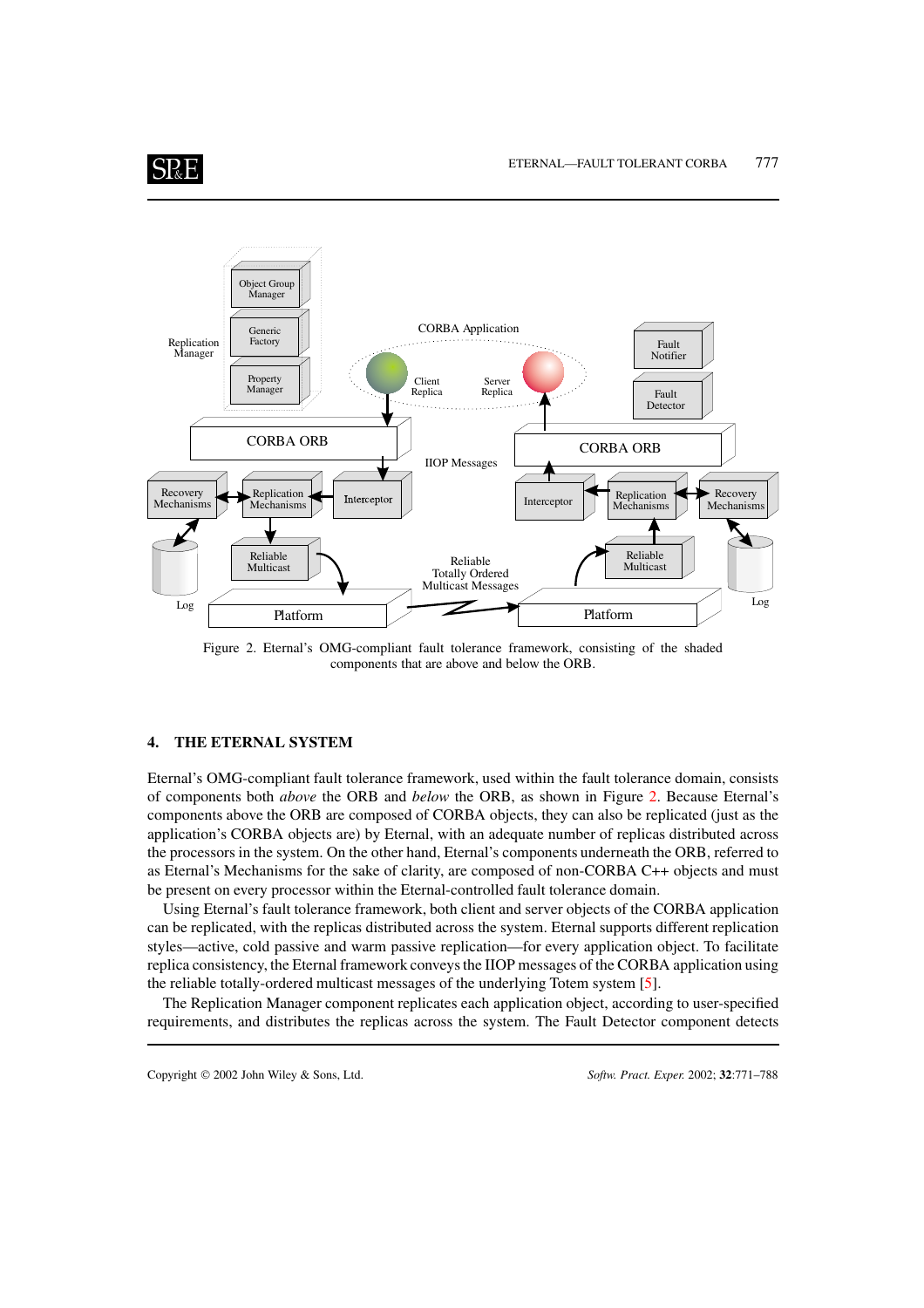the failure of replicas, objects and processors in the system. The Fault Notifier component uses the information gathered by the Fault Detector to notify other interested components of faults that have occurred in the system.

The Interceptor captures the IIOP messages (containing the client's requests and the server's replies), which are intended for TCP/IP, and diverts them instead to the Replication Mechanisms for multicasting via Totem. The Replication Mechanisms, together with the Recovery Mechanisms, maintain strong consistency of the replicas, detect and recover from faults, and sustain operation in all components of a partitioned system, should a partition occur.

The Replication Manager, the Fault Detector and the Fault Notifier are themselves implemented as collections of CORBA objects and, thus, can benefit from Eternal's fault tolerance.

### **4.1. Replication manager**

To manage the replication of an object, Eternal employs the notion of an object group, where the members of the group correspond to the replicas of an object. In Eternal, both client and server objects can be replicated and, thus, constitute object groups.

The Replication Manager is a crucial component of the Eternal's fault tolerance framework and handles the creation, deletion and replication of both the application objects and the framework objects within the fault tolerance domain. The Replication Manager component replicates objects and distributes the replicas across the system. Although each replica of an object has an individual object reference, the Replication Manager component fabricates an object group reference for the replicated object that clients use to contact the replicated object. The Replication Manager's functionality is achieved through the Property Manager, Generic Factory and Object Group Manager components.

#### *4.1.1. Property Manager*

The Property Manager component allows a user to assign values to a number of fault tolerance properties for every application object that is to be replicated. Eternal provides the user with the flexibility to configure the replication of every application object by assigning the values of various fault tolerance properties, including:

- *Replication Style*—stateless, actively replicated, cold passively replicated or warm passively replicated. Eternal's support for active replication and warm passive replication are shown in Figure [3](#page-8-0).
- *Membership Style*—addition of replicas to, or removal of replicas from, the object group is application controlled or infrastructure controlled.¶
- *Consistency Style* replica consistency (including recovery, checkpointing, logging, etc.) is application controlled or infrastructure controlled.
- *Factories*—objects that create and delete the replicas of the object.

<sup>¶&#</sup>x27;Infrastructure controlled' is equivalent to 'Eternal controlled'.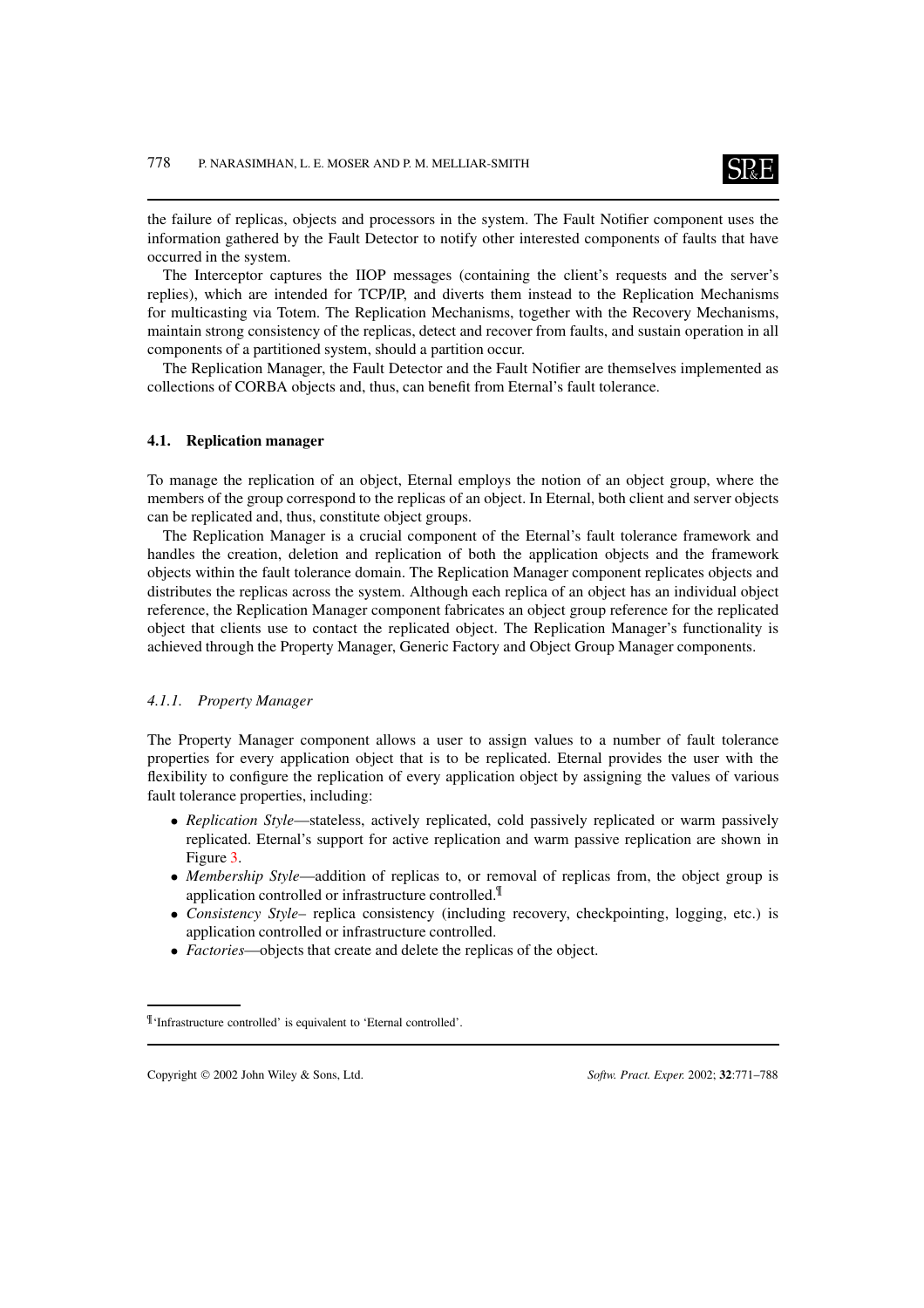<span id="page-8-0"></span>

Figure 3. Two of the replication styles supported by the Eternal system for every client or server object include the (a) active replication style, and the (b) warm passive replication style.

- *Initial Number of Replicas*—the number of replicas of the object to be created initially.
- *Minimum Number of Replicas*—the number of replicas of the object that must exist for the object to be sufficiently protected against faults.
- *Checkpoint Interval*—the frequency at which the state of an object is to be retrieved and logged for the purposes of recovery.

Infrastructure-controlled Membership Style, in conjunction with infrastructure-controlled Consistency Style, is favored for the development of fault-tolerant CORBA applications, because it provides the maximal ease of use and transparency to the application, with the assurance of strong replica consistency, which the Eternal framework maintains under both fault-free and recovery conditions.

# *4.1.2. Generic Factory*

The Generic Factory component allows users to create replicated objects in the same way that they would normally create unreplicated objects. The Generic Factory interface is inherited by the Replication Manager component to allow the application to invoke the Replication Manager directly to create and delete replicated objects. When asked to create a replicated object through its Generic Factory interface, the Replication Manager component, in turn, delegates the operation to the factories on the processors where the individual replicas of the object are to be created.

# *4.1.3. Object Group Manager*

The Object Group Manager component allows users to control directly the creation, deletion and location of individual replicas of an application object. While this violates replication transparency (because the user is explicitly aware of the replicas of an object), and must be used with care so that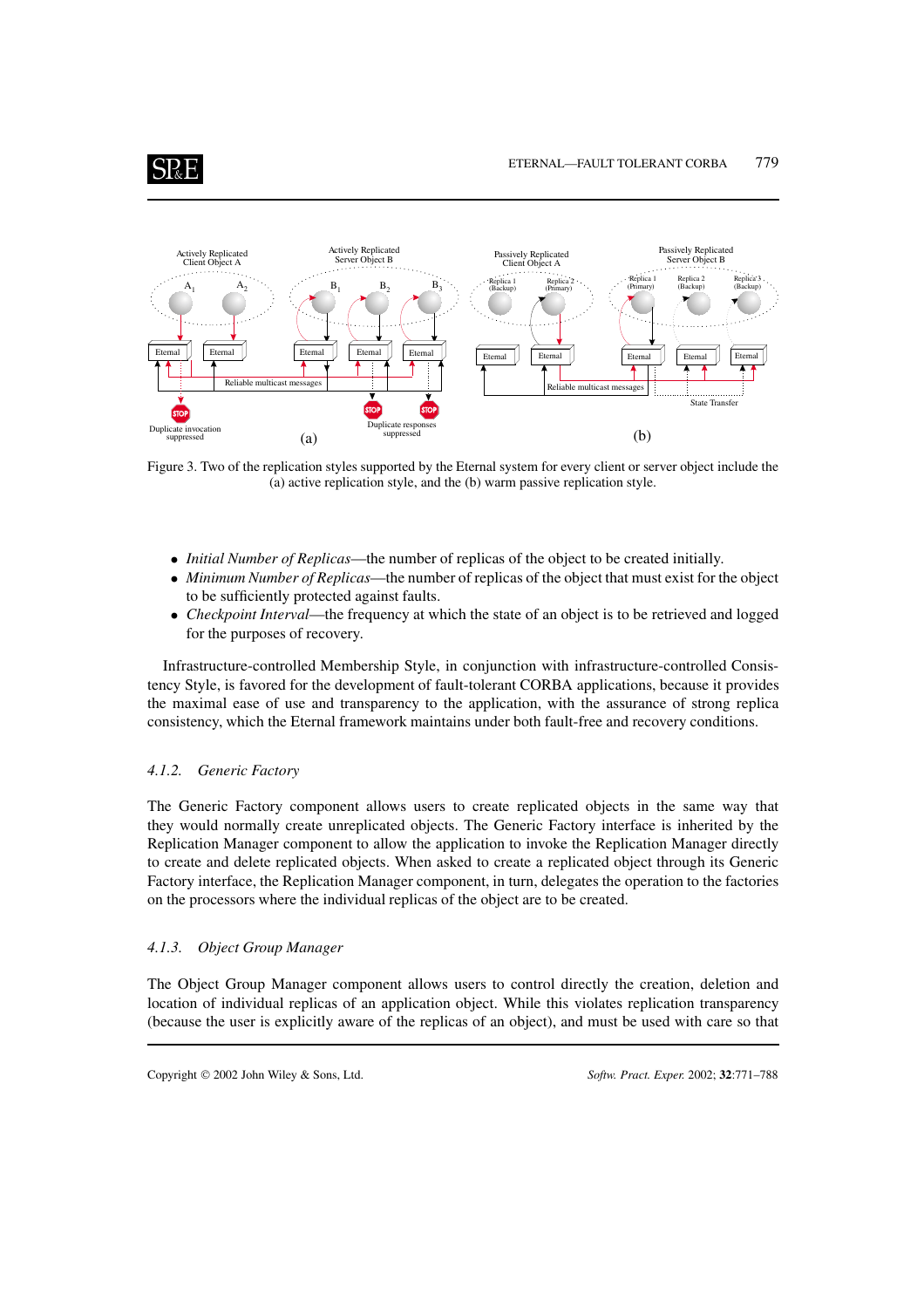

replica consistency is maintained, it is useful for expert users who wish to exercise direct control over the replication of application objects.

### **4.2. Fault Detector and Fault Notifier**

The Fault Detector component is capable of detecting host, process and object faults. Each application object inherits a Monitorable interface to allow the Fault Detector component to determine the object's status. The Fault Detector component communicates the occurrence of faults to the Fault Notifier.

On receiving reports of faults from the Fault Detector component, the Fault Notifier component filters them to eliminate any inappropriate or duplicate reports. The Fault Notifier component then distributes fault event notifications to all of the objects that have subscribed to receive such notifications. The Replication Manager component is one such subscriber.

Eternal allows the user to influence fault detection for an object through the following fault tolerance properties:

- *Fault Monitoring Style*—the object is monitored by periodic 'pinging' (pull monitoring) of the object, or by periodic 'i-am-alive' messages (push monitoring) sent by the object.
- *Fault Monitoring Granularity*—the replicated object is monitored on the basis of an individual replica, a location, or a location-and-type.
- *Fault Monitoring Interval*—the frequency at which an object is to be 'pinged' to detect if it is alive or has failed.

As shown in Figure [4,](#page-10-0) the Fault Detection framework can be structured in a hierarchical way, with the global replicated Fault Detector component triggering the operation of local fault detector components located on each processor. Any faults detected by the local fault detectors are reported to the global replicated Fault Notifier component. The Replication Manager component, being a subscriber of the Fault Notifier component, receives reports of any faults that occur in the system and can initiate appropriate actions to enable the system to recover from the faults.

## **4.3. Interceptor**

Eternal's Interceptor is a non-ORB-level, non-application-level component that transparently 'attaches' itself to every CORBA object at runtime, without the object's or the ORB's knowledge, and that can modify the object's behavior as desired. The Interceptor ensures that the application's IIOP messages (containing the client's invocations and the server's responses), originally destined for TCP/IP, are diverted instead to the Replication Mechanisms. The advantage of the Interceptor, located underneath the ORB, is not only its transparency to the ORB and to the application, but also its implementation in an ORB-independent manner.

Eternal's Interceptor currently employs the library interpositioning hooks found on Unix and Windows NT. Library interpositioning involves the transparent runtime replacement of the socket-level library routines used by the CORBA application for connection establishment over TCP/IP. Eternal's Interceptor captures, and redefines, those routines so that the application's TCP/IP connections are transparently converted into connections to the Replication Mechanisms. Once the connections are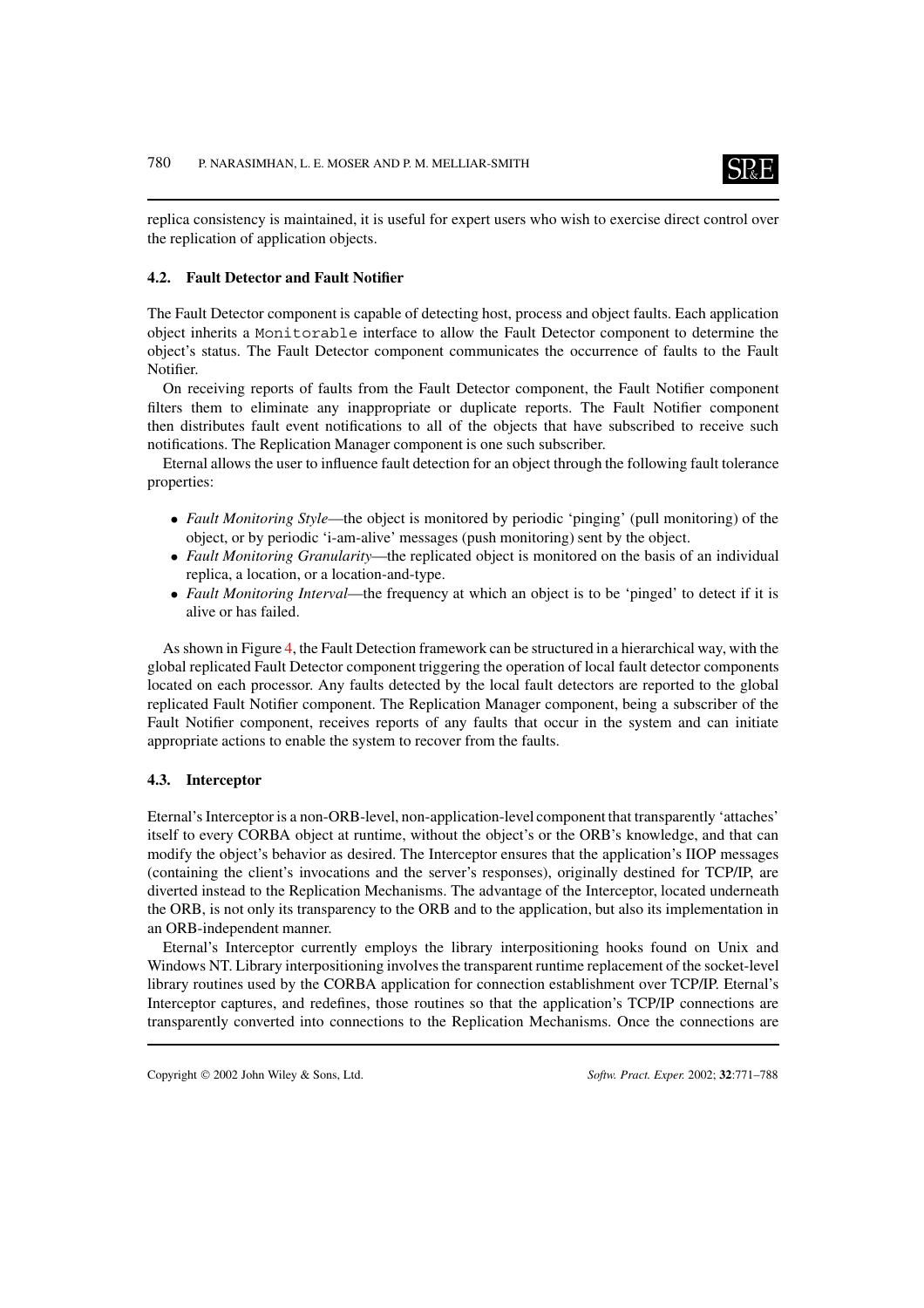

<span id="page-10-0"></span>

Figure 4. Interaction between Eternal's components that are below the ORB (namely, the Interceptor, the Replication Mechanisms, the Logging/Recovery Mechanisms and the Gateway) and those that are above the ORB (namely, the Replication Manager, the Fault Notifier and the Fault Detector).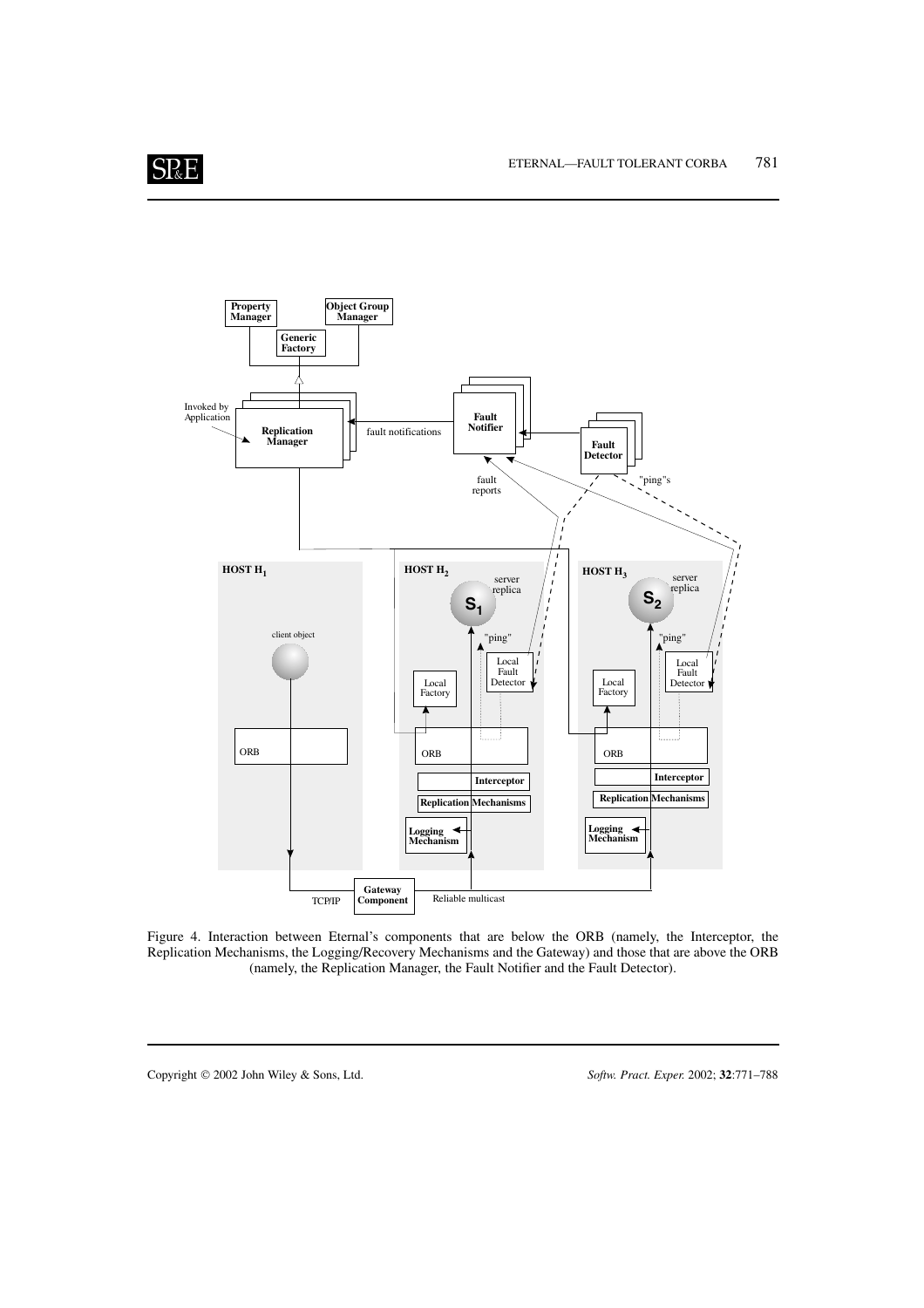

established, the Interceptor adds no overhead in the path of message communication, because the application automatically (and unknowingly) uses the connection to the Replication Mechanisms to send IIOP messages.

## **4.4. Replication Mechanisms**

The interaction between Eternal's components above the ORB and Eternal's Mechanisms, i.e. Eternal's components below the ORB, is shown in Figure [4.](#page-10-0) To facilitate replica consistency, Eternal's Replication Mechanisms (underneath the ORB) convey the IIOP messages of the CORBA application using the reliable totally-ordered multicast messages of the underlying multicast group communication protocol [[5\]](#page-17-4).

Eternal's Replication Mechanisms perform different operations for the different replication styles, as shown in Figure [4.](#page-10-0) For an actively replicated server (client) object, each replica responds to (invokes) every operation. Thus, the Replication Mechanisms deliver every IIOP invocation (response) intended for a replicated server (client) to every server (client) replica through the Interceptor. For active replication, the failure of a single active replica is masked due to the presence of the other active replicas that are also performing the operation.

For a passively replicated server (client) object, only one of the replicas, designated the *primary*, responds to (invokes) every operation. The remaining replicas of the object are referred to as the *backup* replicas. The Replication Mechanisms deliver every IIOP invocation (response) only to the primary replica of a passively replicated server (client) object. In the case of warm passive replication, the backup replicas are synchronized periodically with the primary replica. In the case of cold passive replication, the backup replicas are not loaded, but Eternal periodically retrieves, and stores in a log, the state of the primary replica. In the event that the primary replica fails, one of the backup replicas takes over as the new primary replica.

#### **4.5. Recovery Mechanisms**

Every replicated CORBA object can be regarded as having three kinds of state: *application state* (known to, and programmed into the object by, the application programmer), *ORB state* (maintained by the ORB for the object) and *infrastructure state* (invisible to the application programmer and maintained for the object by Eternal). Application state is typically represented by the values of the data structures of the replicated object. ORB state is vendor-dependent and consists of the values of the data structures (last-seen request identifier, threading policy, etc.). Infrastructure state is independent of, and invisible to, the replicated object as well as the ORB, and involves information that Eternal maintains for consistent replication.

Eternal's Recovery Mechanisms (underneath the ORB) ensure that all of the replicas of an object are consistent in application, ORB and infrastructure state. The Recovery Mechanisms handle the restoration of a new primary replica's state, as well as the periodic retrieval of an operational primary replica's state. The transfer of state to a new or recovering replica includes the transfer of application state to the new replica, ORB state to the ORB hosting the new replica and infrastructure state to the Recovery Mechanisms that manage the new or recovered replica. To enable application state to be captured and logged for the purposes of recovery, every replicated CORBA object must inherit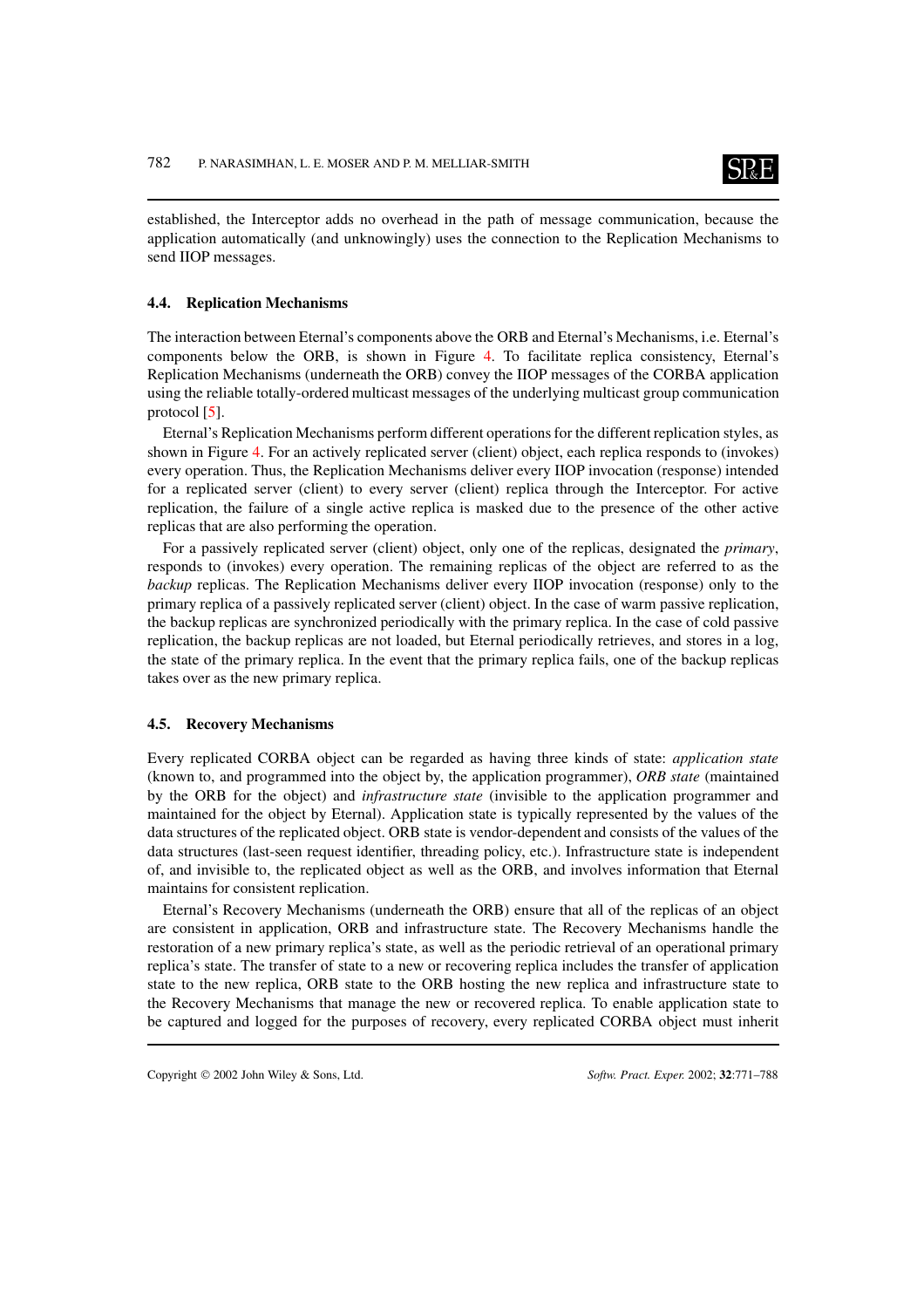<span id="page-12-0"></span>

Figure 5. Interaction between Eternal's Interceptor, Replication Mechanisms and Recovery Mechanisms for (a) outgoing messages and (b) incoming messages.

a Checkpointable interface that contains methods for retrieving (get\_state()) and assigning (set\_state()) an object's state.

Because state retrieval from an existing active (primary passive) replica occurs at a different point in the message sequence from the assignment of the retrieved state to the new active (backup passive) replicas, the Recovery Mechanisms at the state retrieval and assignment locations synchronize the retrieval and state assignment messages. Furthermore, the Recovery Mechanisms log all new messages that arrive for a replica while its state is being assigned for delivery after the state assignment is complete.

To enable incoming response messages to be matched with their corresponding invocations, and to ensure that the target application objects receive only one copy of every distinct invocation or response intended for them, the Recovery Mechanisms insert an operation identifier into the Eternal-specific header for each outgoing IIOP message.

By deriving operation identifiers from the unique totally-ordered sequence numbers assigned by the underlying multicast group communication protocol to each message that it delivers, the Recovery Mechanisms on *different* processors assign the same operation identifier for a specific operation. Thus, if a three-way replicated client invokes an operation, the three duplicates (one from each replica) of the same invocation carry the same operation identifier in the Eternal-specific header; distinct invocations are assigned distinct operation identifiers. At the Recovery Mechanisms hosting the target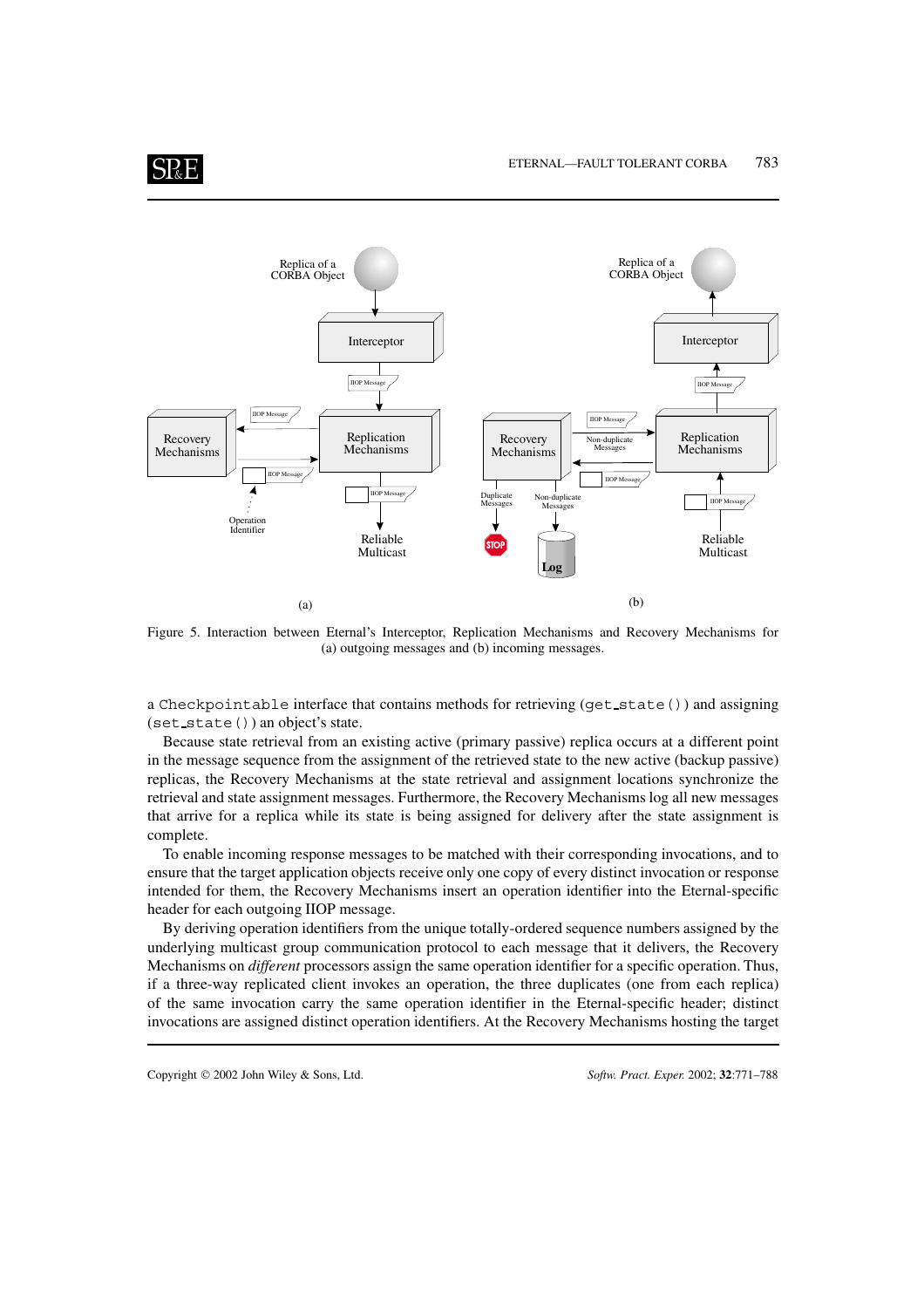

server replicas, the first of the three invocations to arrive is delivered to the server; the examination of the operation identifiers of the subsequently received duplicates leads to their suppression. The interaction between the Interceptor, Replication Mechanisms and Recovery Mechanisms is shown in Figure [5.](#page-12-0)

## **4.6. Scheduler Component**

To preserve replica consistency for multithreaded objects, the Eternal system enforces deterministic behavior across all of the replicas of a multithreaded object by controlling the dispatching of threads and operations identically within every replica through a deterministic Scheduler Component. The Scheduler is not shown in Figure [2](#page-6-0); it augments the Replication Mechanisms with support for strong replica consistency in the face of multithreaded applications.

The Scheduler Component dictates the creation, activation, deactivation and destruction of threads, within every replica of a multithreaded object, as required for the execution of the current operation 'holding' the logical thread-of-control. Exploiting the thread library interpositioning mechanisms of Eternal's Interceptor, the Scheduler Component can transparently override any thread or operation scheduling performed either by the non deterministic multithreaded ORB within the replica or by the replica itself.

Based on the incoming totally-ordered message sequence, the Scheduler Component at each replica decides on the immediate delivery, or the delayed delivery, of the messages to that replica. At each replica, the Scheduler Component's decisions are identical and, thus, operations and threads are dispatched identically at each replica, ensuring deterministic operation across all of the replicas of an object.

## **5. IMPLEMENTATION AND PERFORMANCE**

The current implementation of Eternal's fault tolerance framework provides transparent fault tolerance to unmodified CORBA applications running over the following unmodified commercial implementations of CORBA over standard operating systems (Solaris 2.x, Red Hat Linux 6.0 and HP-UX 10.20):

- VisiBroker from Inprise Corporation;
- Orbix from Iona Technologies;
- e\*ORB and CORBAplus from Vertel (previously Expersoft);
- ORBacus from Object-Oriented Concepts, Inc.;
- TAO from Washington University, St. Louis;
- omniORB2 from AT&T Laboratories, U.K.; and
- ILU from Xerox PARC.

The efficient Totem multicast group communication protocol allows Eternal to provide fault tolerance with minimal overhead. Using Eternal, for Solaris 2.x on 167 MHz SPARC workstations connected by a 100 Mbps Ethernet, when application objects are actively replicated, test applications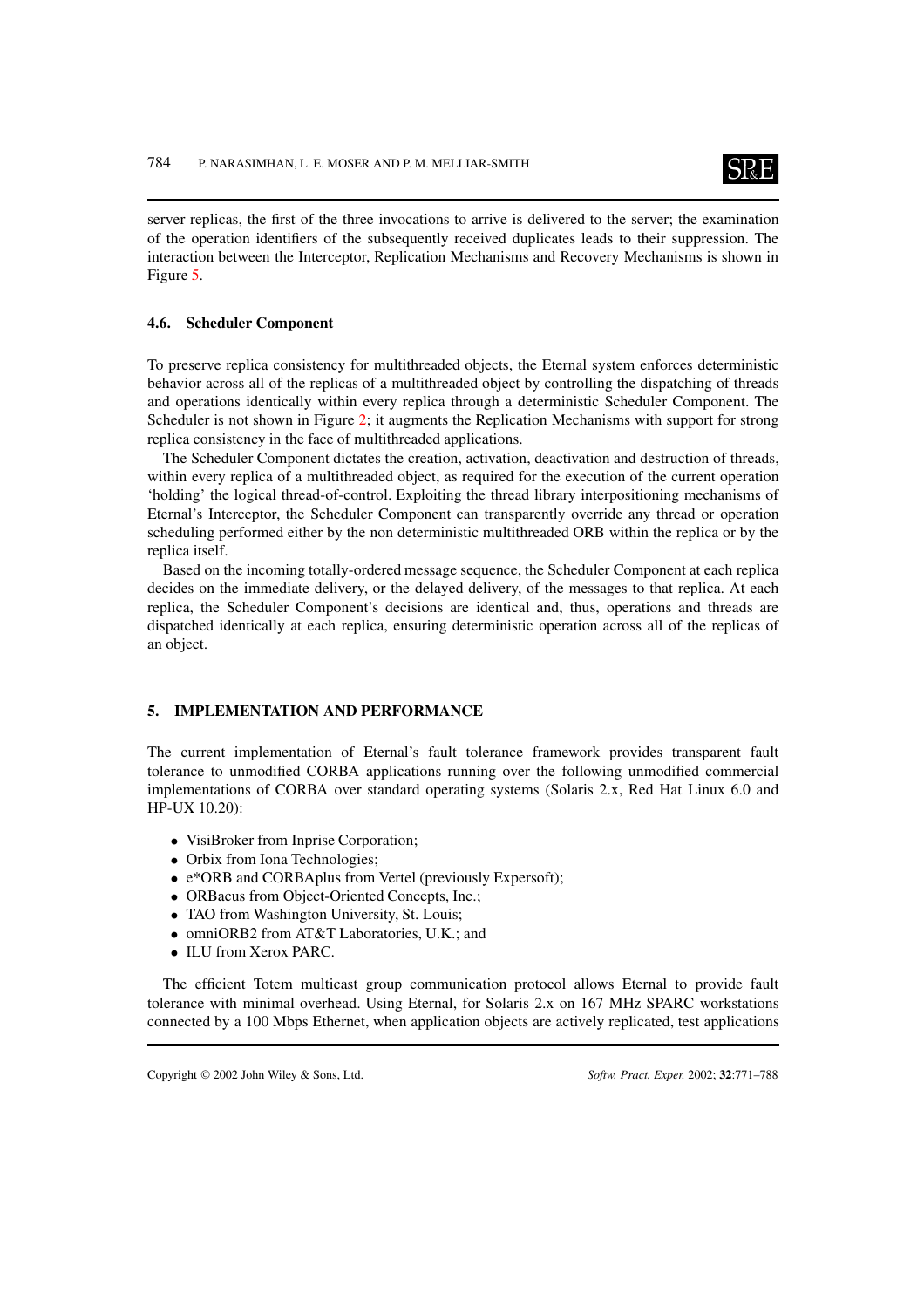<span id="page-14-0"></span>

Figure 6. Variation of the throughput measured at the server with the interval between invocations at the client side. These results are shown both for an unreplicated application (without Eternal) as well as its three-way actively replicated counterpart (with Eternal).

typically incur only a 10% increase in round-trip invocation time, compared with their unreplicated unreliable counterparts. For RedHatLinux 6.0 on 400 MHz Intel Pentium processors connected by a 100 Mbps Ethernet, this overhead reduces to 3%.

To measure the performance of Eternal, we used a simple test application developed with the VisiBroker 3.2 ORB. The measurements were taken over a network of six dual-processor 167 MHz UltraSPARC workstations, running the Solaris 2.5.1 operating system and connected by a 100 Mbps Ethernet. Figure [6](#page-14-0) shows the throughput obtained for the three-way active replication of both the client and the server objects using Eternal, as compared with the throughput obtained for the unreplicated client and server objects without Eternal.

The performance of the Eternal system during the recovery of a new or failed replica of an object is shown in Figure [7](#page-15-0). The time to recover a server replica in a test application developed with Inprise's VisiBroker 4.0 C++ ORB is shown. The measurements were taken over a network of dual-processor 167 MHz UltraSPARC workstations, running Solaris 2.7, and connected by a 100 Mbps Ethernet. The time to recover such a failed replica was measured as the time interval between the relaunch of the failed replica and the replica's reinstatement to normal operation. The recovery times obtained with this test application for varying sizes (from 10 bytes to 350 000 bytes) of the application-level state that is transferred across the network to recover a failed server replica are shown.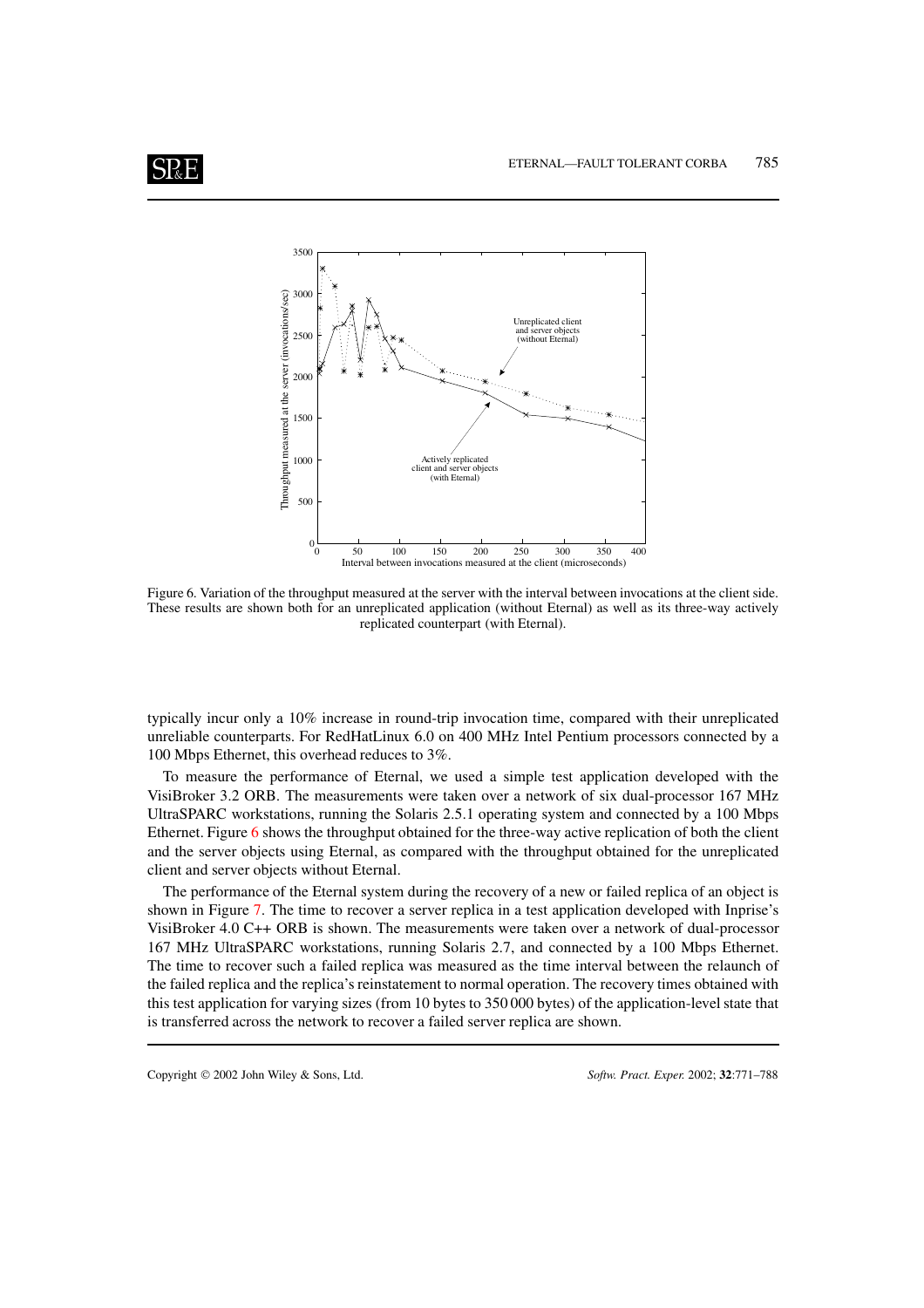

<span id="page-15-0"></span>

Figure 7. Variation of the recovery time for a server replica with the size of the replica's application-level state. The recovery time includes the time to recover all the three kinds of state; however, the ORB-level and the infrastructure-level states are fixed in size.

### **6. RELATED WORK**

Other systems have been developed that address issues related to consistent object replication and fault tolerance in the context of CORBA. The Object Group Service (OGS) [\[6\]](#page-17-5) provides replication for CORBA applications through a set of CORBA services. Replica consistency is ensured through group communication based on a consensus algorithm implemented through CORBA service objects. OGS provides interfaces for detecting the liveness of objects and mechanisms for duplicate detection and suppression and for the transfer of application-level state.

Aspect-Oriented Programming (AOP) allows for a separation of concerns at various levels, and can be applied to configure fault-tolerant CORBA systems [[7\]](#page-17-6). Using AOP, fault tolerance, timing and consensus may be regarded as aspects of a reliability framework. The programmer specifies these aspects at design time; at configuration time, the aspect information and any other design-time information are converted into runtime configuration information which is stored in a reflector component. The reflector component can then be deployed at runtime to enforce specific fault tolerance quality-of-service policies, e.g. majority voting, on the CORBA application.

Newtop is a group communication toolkit that is exploited to provide fault tolerance to CORBA using the service approach. While the fundamental ideas are similar to OGS, the Newtop-based object group service [\[8\]](#page-17-7) has some key differences. Of particular interest is the way this service handles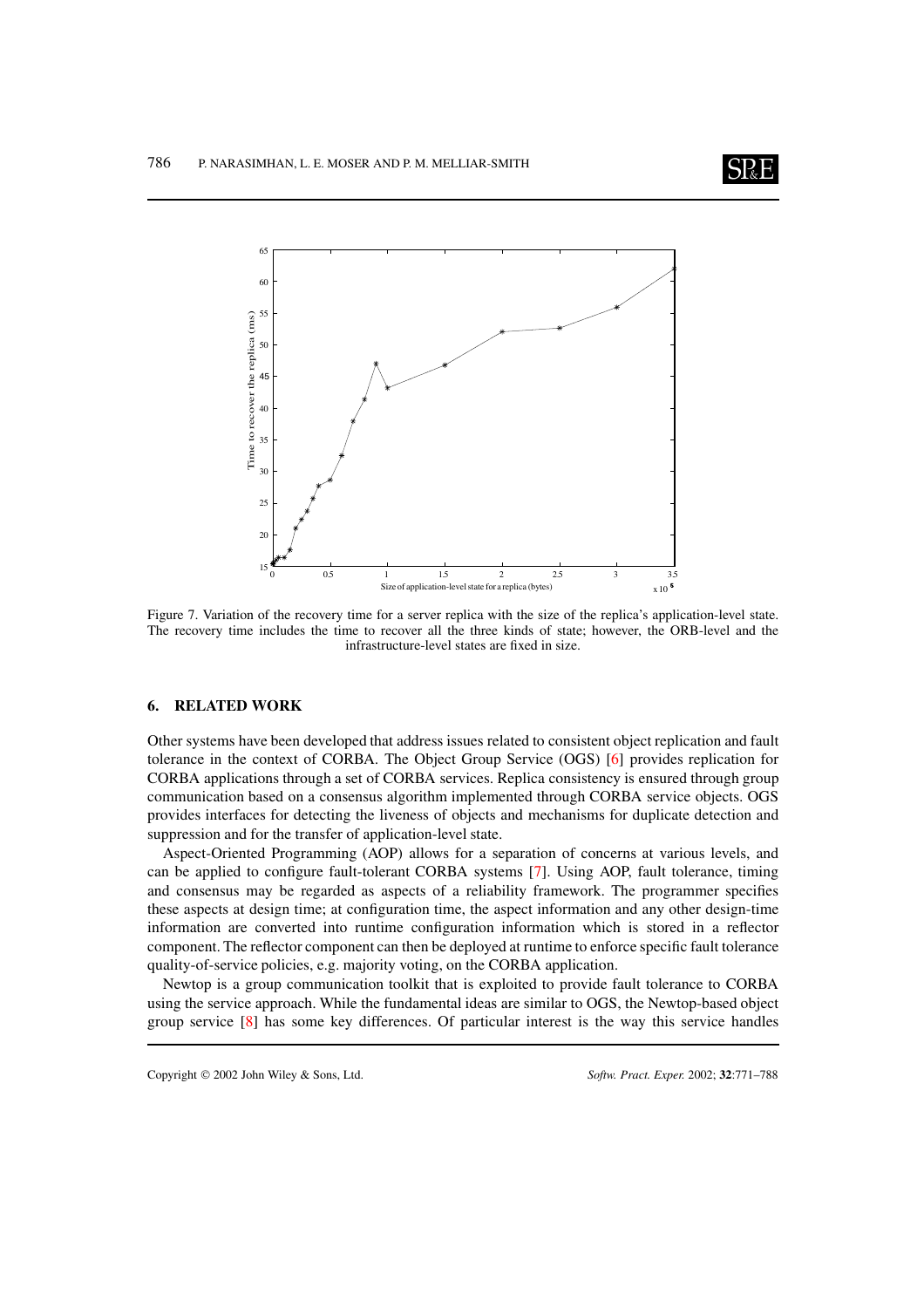

failures due to partitioning—support is provided for a group of replicas to be partitioned into multiple sub-groups, with each sub-group being connected within itself. No mechanisms are provided, however, to ensure consistent remerging of the sub-groups once communication is re-established.

The Maestro toolkit [[9\]](#page-17-11) includes an IIOP-conformant ORB with an open architecture that supports multiple execution styles and request processing policies. The replicated updates execution style can be used to add reliability and high availability properties to client/server CORBA applications in settings where it is not feasible to make modifications at the client side, as is the case for unreplicated clients wishing to contact replicated objects.

The AQuA architecture [[10\]](#page-17-8) is a dependability framework that provides object replication and fault tolerance for CORBA applications. AQuA exploits the group communication facilities and the ordering guarantees of the underlying Ensemble and Maestro toolkits to ensure the consistency of the replicated CORBA objects. AQuA supports both active and passive replication, with state transfers to synchronize the states of the backup replicas with the state of the primary replica in the case of passive replication.

The Distributed Object-Oriented Reliable Service (DOORS) [[11\]](#page-17-12) provides fault tolerance through a service approach, with CORBA objects that detect, and recover from, replica and processor faults. The system provides support for resource management based on the needs of the CORBA application. DOORS employs libraries for the transparent checkpointing [\[12](#page-17-9)] of applications; however, duplicate detection and suppression are not addressed.

The Interoperable Replication Logic (IRL) [\[13\]](#page-17-10) also provides fault tolerance for CORBA applications through a service approach. One of the aims of IRL is to uphold CORBA's interoperability by supporting a fault-tolerant CORBA application that is composed of objects running over implementations of CORBA from different ORB vendors<sup>11</sup>.

# **7. CONCLUSION**

The Eternal system provides transparent OMG-compliant component-based fault tolerance for CORBA enterprise applications, requiring no modifications to either the application or the CORBA middleware. Eternal's components and mechanisms interact to provide strong replica consistency for every replicated object of the CORBA application. Recognizing that real-world applications are necessarily multi-tiered (i.e. containing objects that play the roles of both the client and the server), Eternal supports the replication of both client and server objects.

The types of faults tolerated by Eternal system are communication faults, including message loss and network partitioning, as well as crash faults, including processor, process and object faults. Eternal can also tolerate arbitrary faults by employing active replication with majority voting for each application

In the interests of strong replica consistency, the Fault-Tolerant CORBA standard requires that all of the replicas of a replicated object be hosted by the same ORB (i.e. an implementation of CORBA from the same ORB vendor). Without this restriction, given the current state of commercial ORBs, each replica's ORB would itself constitute a source of non-determinism. However, the Fault-Tolerant CORBA standard and the Eternal system uphold CORBA's interoperability by allowing for the interaction of *different* replicated objects across *different* ORBs, as long as *each* replicated object has all of its replicas running over the *same* ORB.